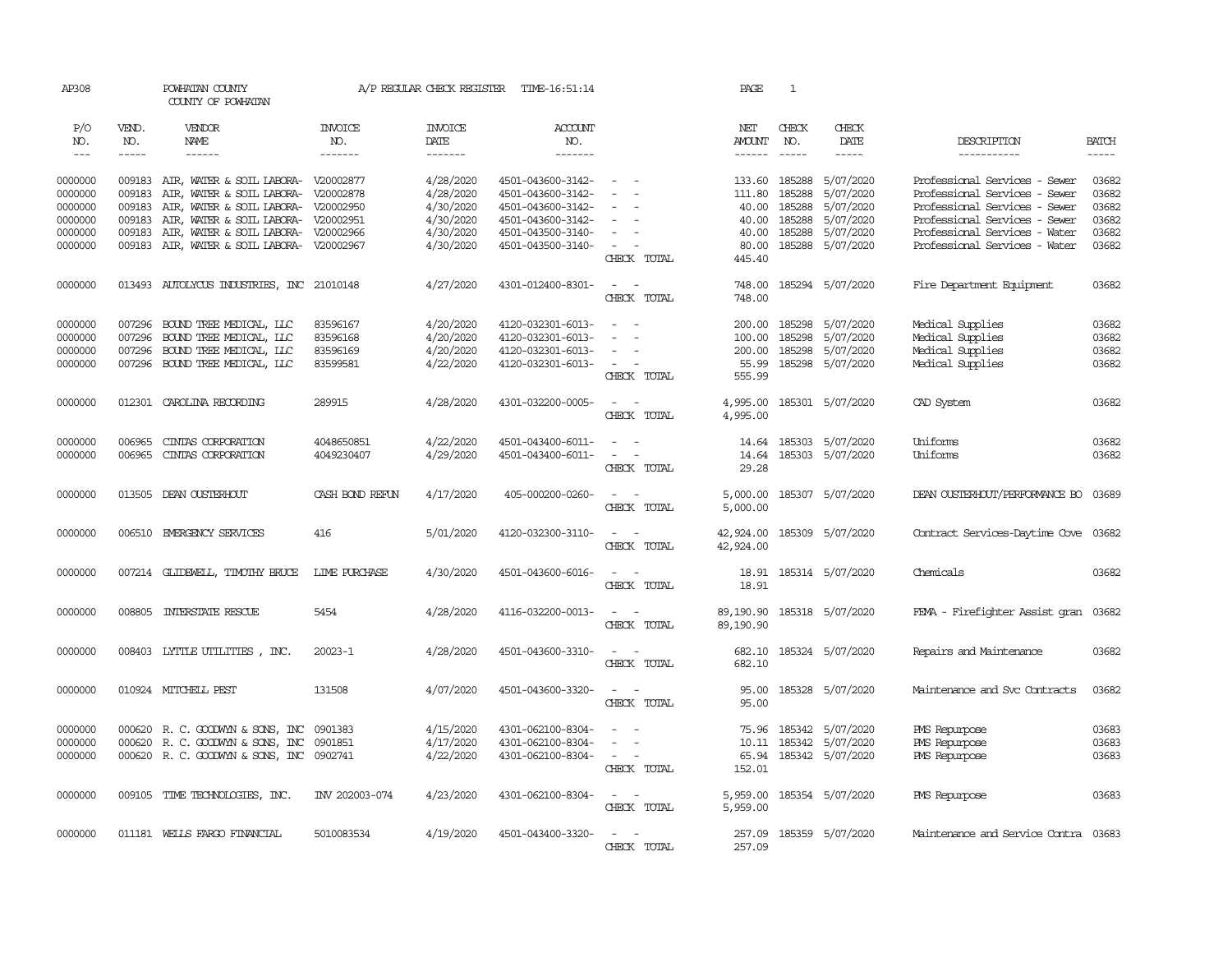| AP308      |              | POWHATAN COUNTY<br>COUNTY OF POWHATAN                                                                                                                                                                                                                                                                                                                                                                                                                                      |                       | A/P REGULAR CHECK REGISTER | TIME-16:51:14         |                                                                                                                           | PAGE                 | 2              |                  |                                |               |
|------------|--------------|----------------------------------------------------------------------------------------------------------------------------------------------------------------------------------------------------------------------------------------------------------------------------------------------------------------------------------------------------------------------------------------------------------------------------------------------------------------------------|-----------------------|----------------------------|-----------------------|---------------------------------------------------------------------------------------------------------------------------|----------------------|----------------|------------------|--------------------------------|---------------|
| P/O<br>NO. | VEND.<br>NO. | VENDOR<br>NAME                                                                                                                                                                                                                                                                                                                                                                                                                                                             | <b>INVOICE</b><br>NO. | <b>INVOICE</b><br>DATE     | <b>ACCOUNT</b><br>NO. |                                                                                                                           | NET<br><b>AMOUNT</b> | CHECK<br>NO.   | CHECK<br>DATE    | DESCRIPTION                    | <b>BATCH</b>  |
| $---$      | $- - - - -$  | $\frac{1}{2} \left( \frac{1}{2} \right) \left( \frac{1}{2} \right) \left( \frac{1}{2} \right) \left( \frac{1}{2} \right) \left( \frac{1}{2} \right) \left( \frac{1}{2} \right) \left( \frac{1}{2} \right) \left( \frac{1}{2} \right) \left( \frac{1}{2} \right) \left( \frac{1}{2} \right) \left( \frac{1}{2} \right) \left( \frac{1}{2} \right) \left( \frac{1}{2} \right) \left( \frac{1}{2} \right) \left( \frac{1}{2} \right) \left( \frac{1}{2} \right) \left( \frac$ | --------              | --------                   | --------              |                                                                                                                           | $- - - - - -$        | $---$          | $\frac{1}{2}$    | -----------                    | $\frac{1}{2}$ |
| 0000000    |              | 013495 WHITE, RON                                                                                                                                                                                                                                                                                                                                                                                                                                                          | <b>OVERPAYMENT</b>    | 4/25/2020                  | 3120-016050-0001-     | $\sim$<br>CHECK TOTAL                                                                                                     | 117.17<br>117.17     |                | 185360 5/07/2020 | Fees for Rescue Transport Serv | 03683         |
| 0000000    | 009183       | AIR, WATER & SOIL LABORA- V20003047                                                                                                                                                                                                                                                                                                                                                                                                                                        |                       | 5/05/2020                  | 4501-043600-3142-     | $\overline{\phantom{a}}$<br>$\sim$                                                                                        | 133.60               | 185365         | 5/14/2020        | Professional Services - Sewer  | 03685         |
| 0000000    | 009183       | AIR, WATER & SOIL LABORA- V20003048                                                                                                                                                                                                                                                                                                                                                                                                                                        |                       | 5/05/2020                  | 4501-043600-3142-     | $\equiv$                                                                                                                  | 132.60               | 185365         | 5/14/2020        | Professional Services - Sewer  | 03685         |
| 0000000    | 009183       | AIR, WATER & SOIL LABORA- V20003139                                                                                                                                                                                                                                                                                                                                                                                                                                        |                       | 5/07/2020                  | 4501-043600-3142-     |                                                                                                                           | 40.00                | 185365         | 5/14/2020        | Professional Services - Sewer  | 03685         |
| 0000000    | 009183       | AIR, WATER & SOIL LABORA- V20003141                                                                                                                                                                                                                                                                                                                                                                                                                                        |                       | 5/07/2020                  | 4501-043500-3140-     | $\equiv$                                                                                                                  | 40.00                | 185365         | 5/14/2020        | Professional Services - Water  | 03685         |
| 0000000    | 009183       | AIR, WATER & SOIL LABORA-                                                                                                                                                                                                                                                                                                                                                                                                                                                  | V20003142             | 5/07/2020                  | 4501-043600-3142-     | $\overline{\phantom{a}}$                                                                                                  | 40.00                |                | 185365 5/14/2020 | Professional Services - Sewer  | 03685         |
|            |              |                                                                                                                                                                                                                                                                                                                                                                                                                                                                            |                       |                            |                       | CHECK TOTAL                                                                                                               | 386.20               |                |                  |                                |               |
|            |              |                                                                                                                                                                                                                                                                                                                                                                                                                                                                            |                       |                            |                       |                                                                                                                           |                      |                |                  |                                |               |
| 0000000    | 008668       | BANK OF AMERICA                                                                                                                                                                                                                                                                                                                                                                                                                                                            | 05/01/2020            | 5/01/2020                  | 4120-032301-6013-     | $\equiv$                                                                                                                  | 15.00                | 185368         | 5/14/2020        | Medical Supplies               | 03698         |
| 0000000    | 008668       | BANK OF AMERICA                                                                                                                                                                                                                                                                                                                                                                                                                                                            | 05/01/2020            | 5/01/2020                  | 4301-012400-8301-     | $\equiv$                                                                                                                  | 454.68               | 185368         | 5/14/2020        | Fire Department Equipment      | 03698         |
| 0000000    | 008668       | BANK OF AMERICA                                                                                                                                                                                                                                                                                                                                                                                                                                                            | 05/01/2020            | 5/01/2020                  | 4501-043400-5540-     |                                                                                                                           |                      | 171.21 185368  | 5/14/2020        | Conferences & Training         | 03698         |
| 0000000    | 008668       | BANK OF AMERICA                                                                                                                                                                                                                                                                                                                                                                                                                                                            | 05/01/2020            | 5/01/2020                  | 4501-043400-3310-     |                                                                                                                           |                      | 317.90 185368  | 5/14/2020        | Repairs and Maintenance        | 03698         |
| 0000000    | 008668       | BANK OF AMERICA                                                                                                                                                                                                                                                                                                                                                                                                                                                            | 05/01/2020            | 5/01/2020                  | 4501-043400-6014-     | $\equiv$                                                                                                                  |                      | 41.01 185368   | 5/14/2020        | Other Operating Supplies       | 03698         |
| 0000000    | 008668       | BANK OF AMERICA                                                                                                                                                                                                                                                                                                                                                                                                                                                            | 05/01/2020            | 5/01/2020                  | 4501-043600-6015-     |                                                                                                                           |                      | 158.77 185368  | 5/14/2020        | Lab Supplies                   | 03698         |
| 0000000    | 008668       | BANK OF AMERICA                                                                                                                                                                                                                                                                                                                                                                                                                                                            | 05/01/2020            | 5/01/2020                  | 4501-043600-6015-     |                                                                                                                           |                      | 158.77- 185368 | 5/14/2020        | Lab Supplies                   | 03698         |
| 0000000    | 008668       | BANK OF AMERICA                                                                                                                                                                                                                                                                                                                                                                                                                                                            | 05/01/2020            | 5/01/2020                  | 4501-043600-6016-     | $\equiv$                                                                                                                  | 711.49               | 185368         | 5/14/2020        | Chemicals                      | 03698         |
| 0000000    | 008668       | BANK OF AMERICA                                                                                                                                                                                                                                                                                                                                                                                                                                                            | 05/01/2020            | 5/01/2020                  | 4501-043600-3310-     | $\sim$                                                                                                                    | 264.24               | 185368         | 5/14/2020        | Repairs and Maintenance        | 03698         |
|            |              |                                                                                                                                                                                                                                                                                                                                                                                                                                                                            |                       |                            |                       | CHECK TOTAL                                                                                                               | 1,975.53             |                |                  |                                |               |
| 0000000    |              | 013293 BOWAN CONSULTING GROUP L 292076                                                                                                                                                                                                                                                                                                                                                                                                                                     |                       | 4/30/2020                  | 4301-032200-6002-     | $\sim$<br>$\sim$<br>CHECK TOTAL                                                                                           | 929.75<br>929.75     |                | 185371 5/14/2020 | Fire Station Driveway Improvem | 03685         |
|            |              |                                                                                                                                                                                                                                                                                                                                                                                                                                                                            |                       |                            |                       |                                                                                                                           |                      |                |                  |                                |               |
| 0000000    | 011610       | BUSINESS CARD                                                                                                                                                                                                                                                                                                                                                                                                                                                              | 04/27/2020            | 4/27/2020                  | 4116-031212-6015-     | $\sim$                                                                                                                    | .00.                 | 185373         | 5/14/2020        | Ancillary Expenses             | 03700         |
| 0000000    | 011610       | BUSINESS CARD                                                                                                                                                                                                                                                                                                                                                                                                                                                              | 04/27/2020            | 4/27/2020                  | 4116-031212-6015-     | $\sim$                                                                                                                    | 48.12                | 185373         | 5/14/2020        | Ancillary Expenses             | 03700         |
| 0000000    | 011610       | BUSINESS CARD                                                                                                                                                                                                                                                                                                                                                                                                                                                              | 04/27/2020            | 4/27/2020                  | 4116-031212-6015-     | $\sim$<br>$\sim$<br>CHECK TOTAL                                                                                           | 20.01<br>68.13       |                | 185373 5/14/2020 | Ancillary Expenses             | 03700         |
| 0000000    |              | 011611 BUSINESS CARD                                                                                                                                                                                                                                                                                                                                                                                                                                                       | 04/27/2020            | 4/27/2020                  | 4116-031212-6015-     | $\equiv$                                                                                                                  | .00.                 |                | 185374 5/14/2020 | Ancillary Expenses             | 03701         |
| 0000000    |              | 011611 BUSINESS CARD                                                                                                                                                                                                                                                                                                                                                                                                                                                       | 04/27/2020            | 4/27/2020                  | 4116-031212-6015-     | $\sim$<br>$\sim$                                                                                                          | 48.12                |                | 185374 5/14/2020 | Ancillary Expenses             | 03701         |
|            |              |                                                                                                                                                                                                                                                                                                                                                                                                                                                                            |                       |                            |                       | CHECK TOTAL                                                                                                               | 48.12                |                |                  |                                |               |
| 0000000    |              | 011123 C & F BANK                                                                                                                                                                                                                                                                                                                                                                                                                                                          | 9054002 5/1/20        | 5/09/2020                  | 4410-053910-5647-     | $\sim$<br>$\sim$                                                                                                          | 1,242.50             |                | 185375 5/14/2020 | Curtis Family Grant            | 03685         |
|            |              |                                                                                                                                                                                                                                                                                                                                                                                                                                                                            |                       |                            |                       | CHECK TOTAL                                                                                                               | 1,242.50             |                |                  |                                |               |
| 0000000    | 008686       | C.W. WILLIAMS & CO., INC.                                                                                                                                                                                                                                                                                                                                                                                                                                                  | 626000                | 2/28/2020                  | 4301-012400-8301-     | $\overline{\phantom{a}}$<br>$\sim$                                                                                        | 318.44               |                | 185376 5/14/2020 | Fire Department Equipment      | 03685         |
| 0000000    |              | 008686 C.W. WILLIAMS & CO., INC.                                                                                                                                                                                                                                                                                                                                                                                                                                           | 627472                | 5/01/2020                  | 4301-012400-8301-     | $\frac{1}{2} \left( \frac{1}{2} \right) \left( \frac{1}{2} \right) \left( \frac{1}{2} \right) \left( \frac{1}{2} \right)$ | 776.95               |                | 185376 5/14/2020 | Fire Department Equipment      | 03685         |
|            |              |                                                                                                                                                                                                                                                                                                                                                                                                                                                                            |                       |                            |                       | CHECK TOTAL                                                                                                               | 1,095.39             |                |                  |                                |               |
| 0000000    | 006965       | CINIAS CORPORATION                                                                                                                                                                                                                                                                                                                                                                                                                                                         | 4049795467            | 5/06/2020                  | 4501-043400-6011-     | $\overline{\phantom{0}}$<br>$\sim$                                                                                        | 14.64                |                | 185378 5/14/2020 | Uniforms                       | 03685         |
|            |              |                                                                                                                                                                                                                                                                                                                                                                                                                                                                            |                       |                            |                       | CHECK TOTAL                                                                                                               | 14.64                |                |                  |                                |               |
| 0000000    |              | 006696 MCGUIREWOODS LLP                                                                                                                                                                                                                                                                                                                                                                                                                                                    | 0748072-0007          | 3/31/2020                  | 4301-062100-8305-     | $\sim$<br>$\sim$                                                                                                          | 29,849.95            |                | 185389 5/14/2020 | Elementary EPC                 | 03685         |
|            |              |                                                                                                                                                                                                                                                                                                                                                                                                                                                                            |                       |                            |                       | CHECK TOTAL                                                                                                               | 29,849.95            |                |                  |                                |               |
| 0000000    |              | 000620 R. C. GOODWYN & SONS, INC 0901805                                                                                                                                                                                                                                                                                                                                                                                                                                   |                       | 4/23/2020                  | 4301-062100-8304-     | $\sim$<br>$\sim$                                                                                                          | 25.70                |                | 185394 5/14/2020 | <b>PMS</b> Repurpose           | 03686         |
|            |              |                                                                                                                                                                                                                                                                                                                                                                                                                                                                            |                       |                            |                       | CHECK TOTAL                                                                                                               | 25.70                |                |                  |                                |               |
| 0000000    |              | 011237 REAMS, CLYDE E.                                                                                                                                                                                                                                                                                                                                                                                                                                                     | GRANT WRIG 5/20       | 5/24/2020                  | 4301-032200-0005-     | $\sim$ $ \sim$                                                                                                            | 2,500.00             |                | 185395 5/14/2020 | CAD System                     | 03686         |
|            |              |                                                                                                                                                                                                                                                                                                                                                                                                                                                                            |                       |                            |                       | CHECK TOTAL                                                                                                               | 2,500.00             |                |                  |                                |               |
|            |              |                                                                                                                                                                                                                                                                                                                                                                                                                                                                            |                       |                            |                       |                                                                                                                           |                      |                |                  |                                |               |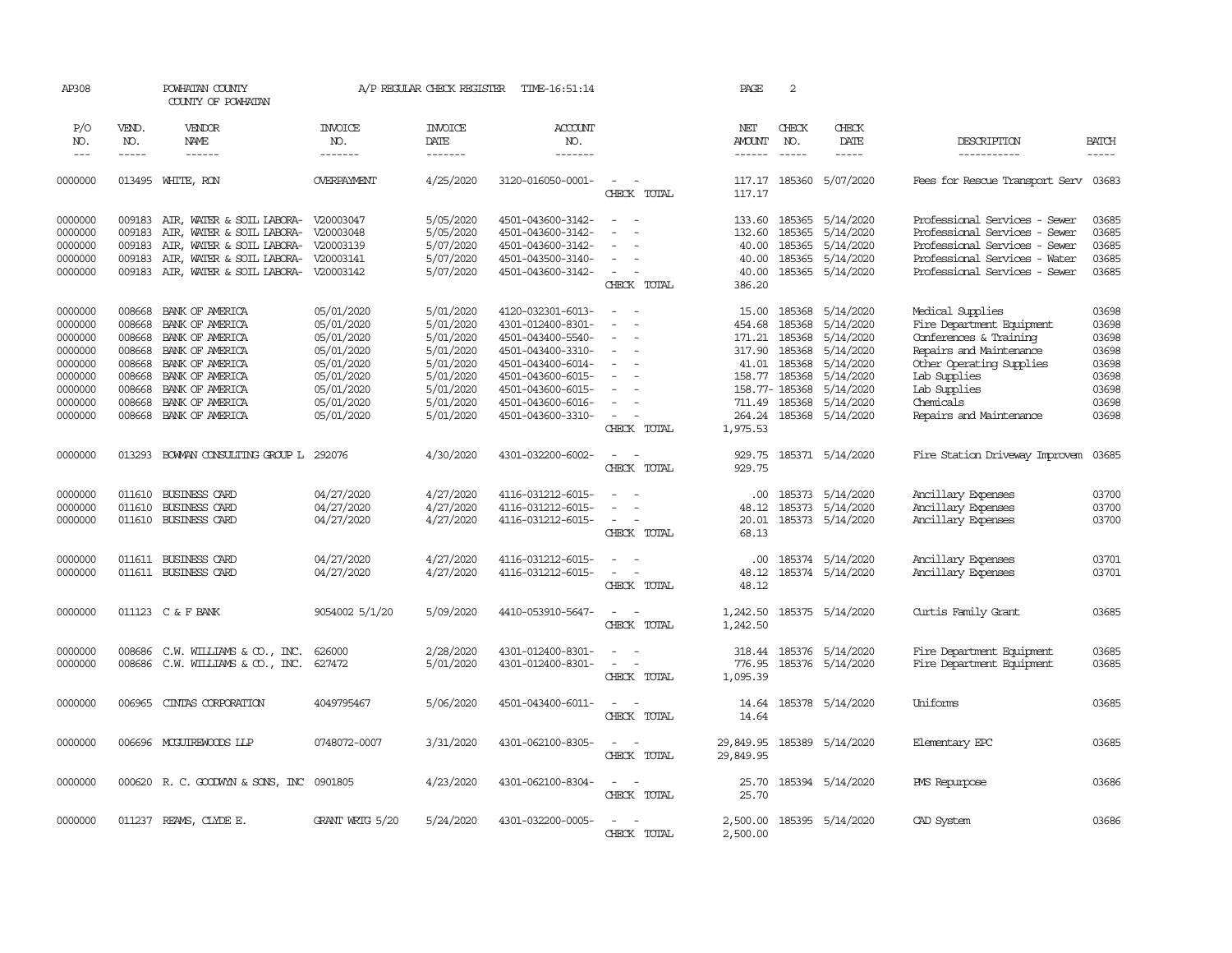| AP308                                               |                                      | POWHATAN COUNTY<br>COUNTY OF POWHATAN                                                                                                                                                        |                                                       | A/P REGULAR CHECK REGISTER                                    | TIME-16:51:14                                                                                         |                                                                                                                                                           | PAGE                                                  | 3                             |                                                                             |                                                                                                                                                                   |                                           |
|-----------------------------------------------------|--------------------------------------|----------------------------------------------------------------------------------------------------------------------------------------------------------------------------------------------|-------------------------------------------------------|---------------------------------------------------------------|-------------------------------------------------------------------------------------------------------|-----------------------------------------------------------------------------------------------------------------------------------------------------------|-------------------------------------------------------|-------------------------------|-----------------------------------------------------------------------------|-------------------------------------------------------------------------------------------------------------------------------------------------------------------|-------------------------------------------|
| P/O<br>NO.<br>$  -$                                 | VEND.<br>NO.<br>$- - - - -$          | VENDOR<br>NAME<br>$- - - - - -$                                                                                                                                                              | <b>INVOICE</b><br>NO.<br>--------                     | <b>INVOICE</b><br>DATE<br>$- - - - - - -$                     | <b>ACCOUNT</b><br>NO.<br>$- - - - - - -$                                                              |                                                                                                                                                           | NET<br><b>AMOUNT</b><br>$- - - - - -$                 | CHECK<br>NO.<br>$\frac{1}{2}$ | CHECK<br>DATE<br>$- - - - -$                                                | DESCRIPTION<br>-----------                                                                                                                                        | <b>BATCH</b><br>-----                     |
| 0000000                                             | 013509                               | SHIEIDS, KAREN                                                                                                                                                                               | OVERPAYMENT                                           | 1/18/2020                                                     | 3120-016050-0001-                                                                                     | $\sim$ $ \sim$<br>CHECK TOTAL                                                                                                                             | 35.00<br>35.00                                        | 185399                        | 5/14/2020                                                                   | Fees for Rescue Transport Serv 03686                                                                                                                              |                                           |
| 0000000                                             |                                      | 007450 THOMSON REUTERS -                                                                                                                                                                     | 842254493                                             | 5/01/2020                                                     | 4116-021100-6012-                                                                                     | $\sim$<br>$\sim$ $-$<br>CHECK TOTAL                                                                                                                       | 462.90<br>462.90                                      |                               | 185404 5/14/2020                                                            | Law Library Expenses                                                                                                                                              | 03686                                     |
| 0000000                                             |                                      | 013379 TREASURER, CHESTERFIELD C 02/25-04/21/20                                                                                                                                              |                                                       | 4/22/2020                                                     | 4501-043500-5112-                                                                                     | $\sim$ $\sim$<br>CHECK TOTAL                                                                                                                              | 29,322.75                                             |                               | 29, 322, 75 185407 5/14/2020                                                | Chesterfield Bi-monthly Fees                                                                                                                                      | 03686                                     |
| 0000000                                             |                                      | 009033 VANDERBILT MORTGAGE AND                                                                                                                                                               | 318745                                                | 5/12/2020                                                     | 4410-053910-5647-                                                                                     | $\sim$ $ \sim$<br>CHECK TOTAL                                                                                                                             | 1,620.46<br>1,620.46                                  |                               | 185408 5/14/2020                                                            | Curtis Family Grant                                                                                                                                               | 03686                                     |
| 0000000<br>0000000                                  | 007415                               | VIRGINIA UTILITY<br>007415 VIRGINIA UTILITY                                                                                                                                                  | 04200349<br>04200349                                  | 4/30/2020<br>4/30/2020                                        | 4501-043500-3140-<br>4501-043600-3142-                                                                | $\overline{\phantom{a}}$<br>$\sim$<br>$\sim$<br>CHECK TOTAL                                                                                               | 36.23<br>36.22<br>72.45                               |                               | 185412 5/14/2020<br>185412 5/14/2020                                        | Professional Services - Water<br>Professional Services - Sewer                                                                                                    | 03686<br>03686                            |
| 0000000                                             |                                      | 006005 WORK ENVIRONMENT                                                                                                                                                                      | 6635                                                  | 5/04/2020                                                     | 4301-062100-8304-                                                                                     | $\overline{\phantom{a}}$<br>CHECK TOTAL                                                                                                                   | 3,995.00<br>3,995.00                                  |                               | 185414 5/14/2020                                                            | PMS Repurpose                                                                                                                                                     | 03686                                     |
| 0000000                                             |                                      | 011434 AGA JANITORIAL SOLUTIONS,                                                                                                                                                             | 00635                                                 | 5/05/2020                                                     | 4301-062100-8304-                                                                                     | $\sim$ $ \sim$<br>CHECK TOTAL                                                                                                                             | 1,800.00<br>1,800.00                                  |                               | 185416 5/21/2020                                                            | PMS Repurpose                                                                                                                                                     | 03696                                     |
| 0000000<br>0000000<br>0000000<br>0000000<br>0000000 | 009183<br>009183<br>009183<br>009183 | 009183 AIR, WATER & SOIL LABORA- V20003236<br>AIR, WATER & SOIL LABORA-<br>AIR, WATER & SOIL LABORA- V20003336<br>AIR, WATER & SOIL LABORA- V20003337<br>AIR, WATER & SOIL LABORA- V20003338 | V20003238                                             | 5/12/2020<br>5/12/2020<br>5/14/2020<br>5/14/2020<br>5/14/2020 | 4501-043600-3142-<br>4501-043600-3142-<br>4501-043600-3142-<br>4501-043600-3142-<br>4501-043500-3140- | $\sim$ $ \sim$<br>$\sim$<br>$\overline{\phantom{a}}$<br>$\sim$<br>CHECK TOTAL                                                                             | 265.20<br>362.40<br>40.00<br>40.00<br>40.00<br>747.60 | 185417<br>185417<br>185417    | 185417 5/21/2020<br>5/21/2020<br>5/21/2020<br>5/21/2020<br>185417 5/21/2020 | Professional Services - Sewer<br>Professional Services - Sewer<br>Professional Services - Sewer<br>Professional Services - Sewer<br>Professional Services - Water | 03696<br>03696<br>03696<br>03696<br>03696 |
| 0000000<br>0000000                                  |                                      | 012849 AQUA VIRGINIA<br>012849 AQUA VIRGINIA                                                                                                                                                 | 10050310 4/20<br>14072759 4/20                        | 5/06/2020<br>5/06/2020                                        | 4501-043600-5130-<br>4501-043400-5130-                                                                | $\overline{\phantom{a}}$<br>$\sim$<br>$\sim$ $ \sim$<br>CHECK TOTAL                                                                                       | 17.62<br>42.91<br>60.53                               |                               | 185418 5/21/2020<br>185418 5/21/2020                                        | Water - Sewer Facilities<br>Water                                                                                                                                 | 03696<br>03696                            |
| 0000000<br>0000000                                  | 012956<br>012956                     | BALZER AND ASSOCIATES, IN 10<br>BALZER AND ASSOCIATES, IN 9- ADMINPARKING                                                                                                                    |                                                       | 5/11/2020<br>5/11/2020                                        | 4301-014100-0003-<br>4301-014200-6004-                                                                | $\omega_{\rm{max}}$ and $\omega_{\rm{max}}$<br>$\sim$ $ \sim$<br>CHECK TOTAL                                                                              | 2,322.19<br>2,329.16<br>4,651.35                      | 185420                        | 185420 5/21/2020<br>5/21/2020                                               | Courthouse Village Signs<br>Paving Village Building                                                                                                               | 03696<br>03696                            |
| 0000000                                             | 006965                               | CINIAS CORPORATION                                                                                                                                                                           | 4050347710                                            | 5/13/2020                                                     | 4501-043400-6011-                                                                                     | $\sim$<br>$\sim$ $-$<br>CHECK TOTAL                                                                                                                       | 14.64<br>14.64                                        |                               | 185426 5/21/2020                                                            | Uniforms                                                                                                                                                          | 03696                                     |
| 0000000<br>0000000                                  | 000860<br>000860                     | DOMINION ENERGY VIRGINIA<br>DOMINION ENERGY VIRGINIA                                                                                                                                         | 0998223150 4/30<br>1875198911 4/30                    | 5/01/2020<br>5/04/2020                                        | 4501-043600-5110-<br>4501-043500-5110-                                                                | $\sim$<br>$\sim$<br>$\sim$<br>$\sim$ $-$<br>CHECK TOTAL                                                                                                   | 125.62<br>197.54<br>323.16                            | 185429<br>185429              | 5/21/2020<br>5/21/2020                                                      | Electricity<br>Electricity                                                                                                                                        | 03696<br>03696                            |
| 0000000<br>0000000                                  | 000860<br>000860                     | DOMINION ENERGY VIRGINIA<br>DOMINION ENERGY VIRGINIA                                                                                                                                         | 2907028530 4/30<br>3085476897 4/30                    | 5/01/2020<br>5/01/2020                                        | 4501-043400-5110-<br>4501-043600-5110-                                                                | $\omega_{\rm{max}}$ and $\omega_{\rm{max}}$<br>$\omega_{\rm{max}}$ and $\omega_{\rm{max}}$<br>CHECK TOTAL                                                 | 142.71<br>177.40                                      |                               | 34.69 185430 5/21/2020<br>185430 5/21/2020                                  | Electricity<br>Electricity                                                                                                                                        | 03696<br>03696                            |
| 0000000<br>0000000<br>0000000                       | 000860<br>000860<br>000860           | DOMINION ENERGY VIRGINIA<br>DOMINION ENERGY VIRGINIA<br>DOMINION ENERGY VIRGINIA                                                                                                             | 6656300552 4/30<br>7897055856 4/30<br>9052426195 4/30 | 5/01/2020<br>5/01/2020<br>5/01/2020                           | 4501-043500-5110-<br>4501-043600-5110-<br>4501-043600-5110-                                           | $\frac{1}{2} \left( \frac{1}{2} \right) \left( \frac{1}{2} \right) = \frac{1}{2} \left( \frac{1}{2} \right)$<br>$\sim$<br>$\sim$<br>$\sim$<br>CHECK TOTAL | 242.99<br>2,067.49<br>81.90<br>2,392.38               | 185431<br>185431              | 5/21/2020<br>5/21/2020<br>185431 5/21/2020                                  | Electricity<br>Electricity<br>Electricity                                                                                                                         | 03696<br>03696<br>03696                   |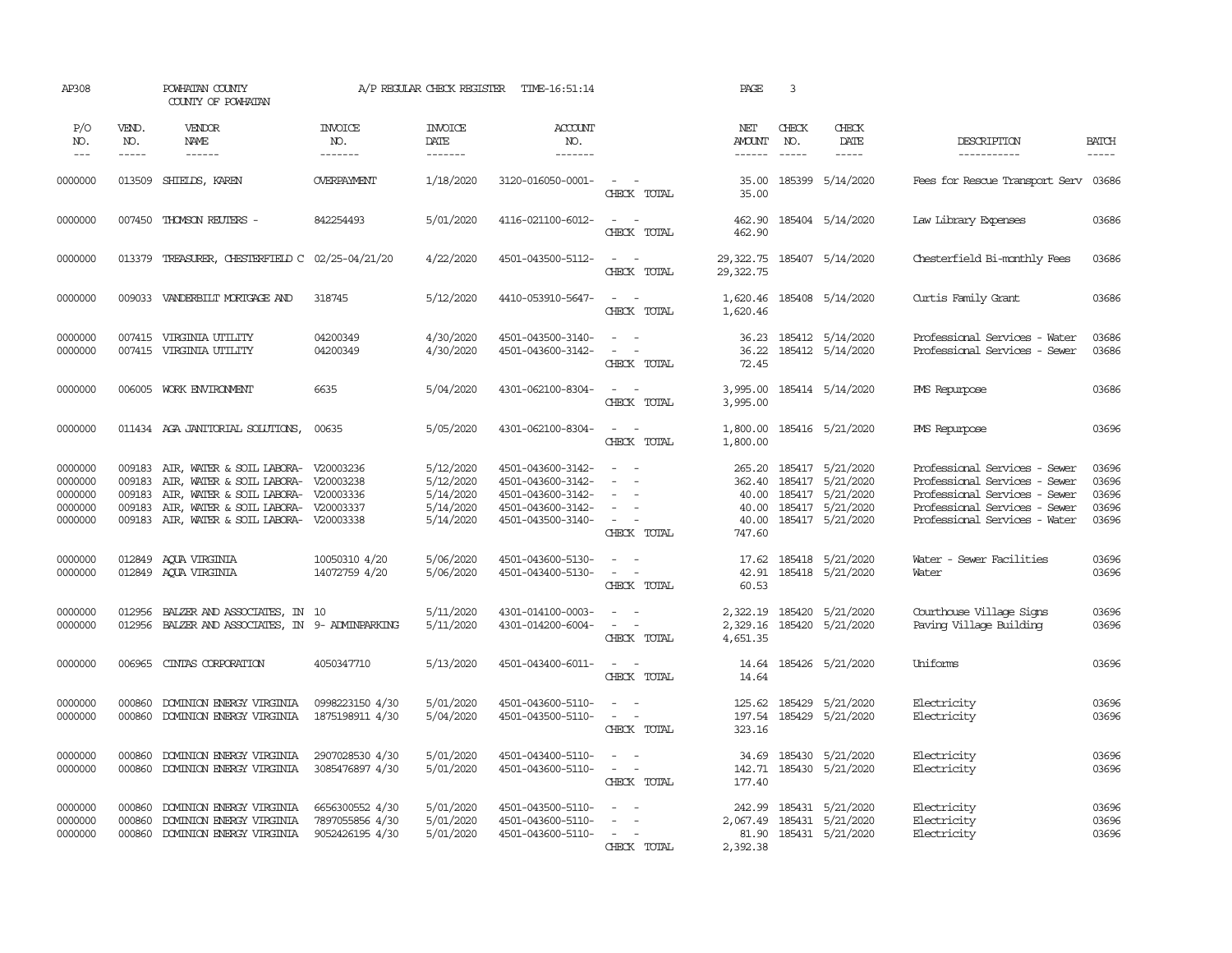| AP308                                               |                            | POWHATAN COUNTY<br>COUNTY OF POWHATAN                                                                                         |                                                | A/P REGULAR CHECK REGISTER                                    | TIME-16:51:14                                                                                         |                                                                                                                             | PAGE                                                                                                                                                                                                                                                                                                                                                                                                                                                                                                    | 4                             |                                                                                   |                                                                                                  |                                           |
|-----------------------------------------------------|----------------------------|-------------------------------------------------------------------------------------------------------------------------------|------------------------------------------------|---------------------------------------------------------------|-------------------------------------------------------------------------------------------------------|-----------------------------------------------------------------------------------------------------------------------------|---------------------------------------------------------------------------------------------------------------------------------------------------------------------------------------------------------------------------------------------------------------------------------------------------------------------------------------------------------------------------------------------------------------------------------------------------------------------------------------------------------|-------------------------------|-----------------------------------------------------------------------------------|--------------------------------------------------------------------------------------------------|-------------------------------------------|
| P/O<br>NO.<br>$\frac{1}{2}$                         | VEND.<br>NO.<br>-----      | VENDOR<br>NAME<br>------                                                                                                      | <b>INVOICE</b><br>NO.<br>-------               | <b>INVOICE</b><br>DATE<br>-------                             | <b>ACCOUNT</b><br>NO.<br>--------                                                                     |                                                                                                                             | NET<br>AMOUNT<br>$\begin{array}{cccccccccc} \multicolumn{2}{c}{} & \multicolumn{2}{c}{} & \multicolumn{2}{c}{} & \multicolumn{2}{c}{} & \multicolumn{2}{c}{} & \multicolumn{2}{c}{} & \multicolumn{2}{c}{} & \multicolumn{2}{c}{} & \multicolumn{2}{c}{} & \multicolumn{2}{c}{} & \multicolumn{2}{c}{} & \multicolumn{2}{c}{} & \multicolumn{2}{c}{} & \multicolumn{2}{c}{} & \multicolumn{2}{c}{} & \multicolumn{2}{c}{} & \multicolumn{2}{c}{} & \multicolumn{2}{c}{} & \multicolumn{2}{c}{} & \mult$ | CHECK<br>NO.<br>$\frac{1}{2}$ | CHECK<br>DATE<br>$- - - - -$                                                      | DESCRIPTION<br>-----------                                                                       | BATCH<br>-----                            |
| 0000000<br>0000000                                  | 007147                     | 007147 DRAPER ADEN ASSOCIATES<br>DRAPER ADEN ASSOCIATES,                                                                      | 2020040416<br>2020040416                       | 4/30/2020<br>4/30/2020                                        | 4501-043500-3140-<br>4501-043600-3142-                                                                | $\sim$ $ \sim$<br>$\omega_{\rm{max}}$ and $\omega_{\rm{max}}$<br>CHECK TOTAL                                                | 700.00<br>1,400.00                                                                                                                                                                                                                                                                                                                                                                                                                                                                                      | 185432                        | 700.00 185432 5/21/2020<br>5/21/2020                                              | Professional Services - Water<br>Professional Services - Sewer                                   | 03696<br>03696                            |
| 0000000                                             |                            | 011224 ELECTRONIC SYSTEMS, INC.                                                                                               | IN1577795                                      | 5/05/2020                                                     | 4501-043400-3320-                                                                                     | $\sim$ $\sim$<br>CHECK TOTAL                                                                                                | 45.25<br>45.25                                                                                                                                                                                                                                                                                                                                                                                                                                                                                          |                               | 185433 5/21/2020                                                                  | Maintenance and Service Contra                                                                   | 03696                                     |
| 0000000                                             |                            | 009639 EMS MANAGEMENT &                                                                                                       | 039137                                         | 4/30/2020                                                     | 4120-032300-5845-                                                                                     | $\sim$ $ -$<br>CHECK TOTAL                                                                                                  | 2,569.33<br>2,569.33                                                                                                                                                                                                                                                                                                                                                                                                                                                                                    |                               | 185434 5/21/2020                                                                  | EMS Transport Third Party Bill 03696                                                             |                                           |
| 0000000                                             |                            | 009093 FARMVILLE WHOLESALE                                                                                                    | 687971                                         | 4/25/2020                                                     | 4301-062100-8304-                                                                                     | $\sim$ $ \sim$<br>CHECK TOTAL                                                                                               | 50.24<br>50.24                                                                                                                                                                                                                                                                                                                                                                                                                                                                                          |                               | 185435 5/21/2020                                                                  | PMS Repurpose                                                                                    | 03696                                     |
| 0000000                                             | 012357                     | GOODWIN TRUCKING SERVICES                                                                                                     | 1958                                           | 5/01/2020                                                     | 4301-062100-8304-                                                                                     | $\sim$ $ -$<br>CHECK TOTAL                                                                                                  | 700.00<br>700.00                                                                                                                                                                                                                                                                                                                                                                                                                                                                                        |                               | 185439 5/21/2020                                                                  | PMS Repurpose                                                                                    | 03696                                     |
| 0000000                                             |                            | 006626 HUGUENOT VOLUNTEER FIRE                                                                                                | VARIOUS MAR-APR                                | 5/06/2020                                                     | 4301-012400-8301-                                                                                     | $\sim$ $ -$<br>CHECK TOTAL                                                                                                  | 2,791.86<br>2,791.86                                                                                                                                                                                                                                                                                                                                                                                                                                                                                    |                               | 185443 5/21/2020                                                                  | Fire Department Equipment                                                                        | 03696                                     |
| 0000000                                             |                            | 010924 MITCHELL PEST                                                                                                          | 132639                                         | 4/29/2020                                                     | 4501-043600-3320-                                                                                     | $\sim$ $ \sim$<br>CHECK TOTAL                                                                                               | 95.00<br>95.00                                                                                                                                                                                                                                                                                                                                                                                                                                                                                          |                               | 185450 5/21/2020                                                                  | Maintenance and Svc Contracts                                                                    | 03696                                     |
| 0000000                                             |                            | 012771 MOTOROLA SOLUTIONS, INC.                                                                                               | 42637                                          | 5/13/2020                                                     | 4301-032200-0005-                                                                                     | $\sim$ $ -$<br>CHECK TOTAL                                                                                                  | 2,620.00                                                                                                                                                                                                                                                                                                                                                                                                                                                                                                |                               | 2,620.00 185451 5/21/2020                                                         | CAD System                                                                                       | 03696                                     |
| 0000000<br>0000000                                  | 006466<br>006466           | RADIO COMMUNICATION OF VA<br>RADIO COMMUNICATION OF VA 602001813-1                                                            | 602001796-1                                    | 1/10/2020<br>2/28/2020                                        | 4301-012400-8301-<br>4301-012400-8301-                                                                | $\sim$<br>$\sim$ $\sim$<br>CHECK TOTAL                                                                                      | 4,124.40                                                                                                                                                                                                                                                                                                                                                                                                                                                                                                |                               | 3,370.80 185454 5/21/2020<br>753.60 185454 5/21/2020                              | Fire Department Equipment<br>Fire Department Equipment                                           | 03697<br>03697                            |
| 0000000<br>0000000<br>0000000<br>0000000<br>0000000 | 007325<br>007325<br>007325 | 007325 RICHMOND OXYGEN CO.<br>RICHMOND OXYGEN CO.<br>RICHMOND OXYGEN CO.<br>RICHMOND OXYGEN CO.<br>007325 RICHMOND OXYGEN CO. | 335554<br>335555<br>335792<br>335793<br>336917 | 4/08/2020<br>4/08/2020<br>4/22/2020<br>4/22/2020<br>4/30/2020 | 4120-032301-6013-<br>4120-032301-6013-<br>4120-032301-6013-<br>4120-032301-6013-<br>4120-032301-6013- | $\sim$<br>$\sim$<br>$\sim$<br>$\sim$<br>$\overline{\phantom{a}}$<br>$\sim$ $\sim$<br>CHECK TOTAL                            | 47.00<br>23.00<br>48.00<br>277.50<br>435.50                                                                                                                                                                                                                                                                                                                                                                                                                                                             | 185455<br>185455<br>185455    | 40.00 185455 5/21/2020<br>5/21/2020<br>5/21/2020<br>5/21/2020<br>185455 5/21/2020 | Medical Supplies<br>Medical Supplies<br>Medical Supplies<br>Medical Supplies<br>Medical Supplies | 03697<br>03697<br>03697<br>03697<br>03697 |
| 0000000                                             |                            | 013435 STEARNS, CONRAD AND SCHMI 0376619                                                                                      |                                                | 4/30/2020                                                     | 4301-014100-6010-                                                                                     | $\frac{1}{2} \left( \frac{1}{2} \right) \left( \frac{1}{2} \right) = \frac{1}{2} \left( \frac{1}{2} \right)$<br>CHECK TOTAL | 4,620.00<br>4,620.00                                                                                                                                                                                                                                                                                                                                                                                                                                                                                    |                               | 185458 5/21/2020                                                                  | East Convenience Center                                                                          | 03697                                     |
| 0000000                                             |                            | 011988 SUMMIT MEDIA LLC                                                                                                       | 501401-4                                       | 4/30/2020                                                     | 4116-032200-0010-                                                                                     | $\sim$ 100 $\sim$<br>CHECK TOTAL                                                                                            | 99.00<br>99.00                                                                                                                                                                                                                                                                                                                                                                                                                                                                                          |                               | 185459 5/21/2020                                                                  | SAFER Expenses                                                                                   | 03697                                     |
| 0000000<br>0000000                                  |                            | 013459 VERIZON<br>013459 VERIZON                                                                                              | 9853686541<br>9853686541                       | 5/01/2020<br>5/01/2020                                        | 4501-043400-5250-<br>4501-043400-5270-                                                                | $\sim$<br>$\sim$ $ \sim$<br>CHECK TOTAL                                                                                     | 125.26<br>500.28<br>625.54                                                                                                                                                                                                                                                                                                                                                                                                                                                                              |                               | 185465 5/21/2020<br>185465 5/21/2020                                              | Cell Phones<br>Network Service Connection                                                        | 03697<br>03697                            |
| 0000000                                             |                            | 007033 A.M. DAVIS, INC.                                                                                                       | 01S2500400                                     | 5/18/2020                                                     | 4501-043600-3310-                                                                                     | $\sim$ $ -$<br>CHECK TOTAL                                                                                                  | 781.09<br>781.09                                                                                                                                                                                                                                                                                                                                                                                                                                                                                        |                               | 185543 5/28/2020                                                                  | Repairs and Maintenance                                                                          | 03704                                     |
| 0000000<br>0000000                                  |                            | 009183 AIR, WATER & SOIL LABORA- V20003413<br>009183 AIR, WATER & SOIL LABORA- V20003414                                      |                                                | 5/19/2020<br>5/19/2020                                        | 4501-043600-3142-<br>4501-043600-3142-                                                                | $\sim$<br>$\overline{\phantom{a}}$<br>$\sim$                                                                                |                                                                                                                                                                                                                                                                                                                                                                                                                                                                                                         |                               | 111.80 185545 5/28/2020<br>133.60 185545 5/28/2020                                | Professional Services - Sewer<br>Professional Services - Sewer                                   | 03704<br>03704                            |